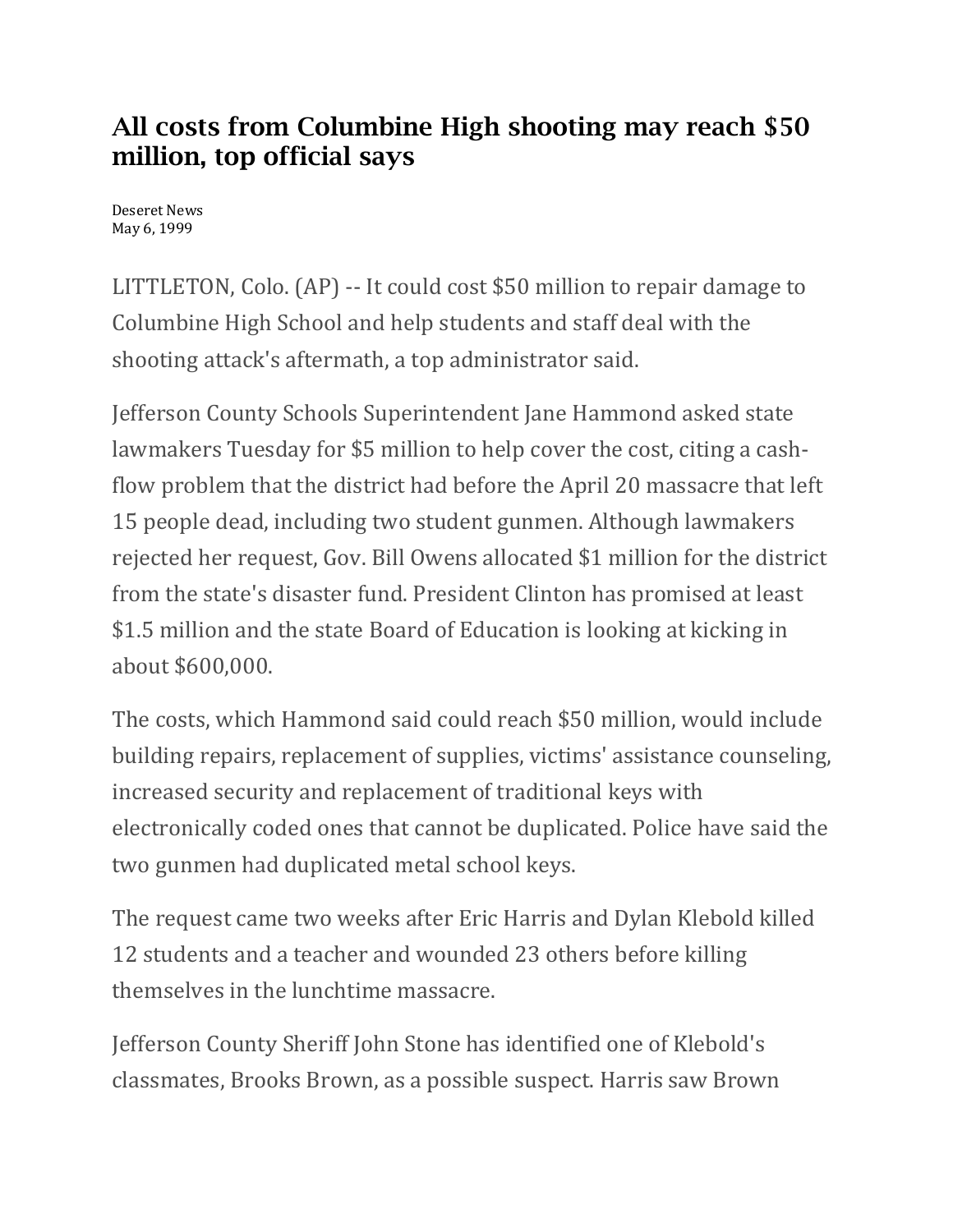outside the school moments before the attack and warned him to stay away.

Brown has repeatedly denied involvement, noting his brother was in the cafeteria when the shooting happened.

The New York Times reported Thursday the deputy sheriff who investigated a van break-in by the two gunmen last year received a complaint not long afterward that they were setting off pipe bombs.

A week after deputy Mark Miller wrote a report on the pipe bomb complaint, a juvenile magistrate gave the two teens a form of probation for the break-in.

Magistrate John DeVita told the Times he would not have allowed probation had he known of the complaint, which also included information that Harris had posted three death threats against a classmate on the Internet.

Meanwhile, support for gun control jumped in the week after the shootings in Colorado, according to an Associated Press poll, and people said reducing violence in TV shows and the movies were key to avoiding future school violence.

The 51 percent who think tougher gun laws are more effective than tighter enforcement of current laws is up 9 percentage points from just before the deaths at the school in Littleton, Colo. Also, 40 percent of adults said parents should face charges if a child younger than 18 commits a crime with a gun.